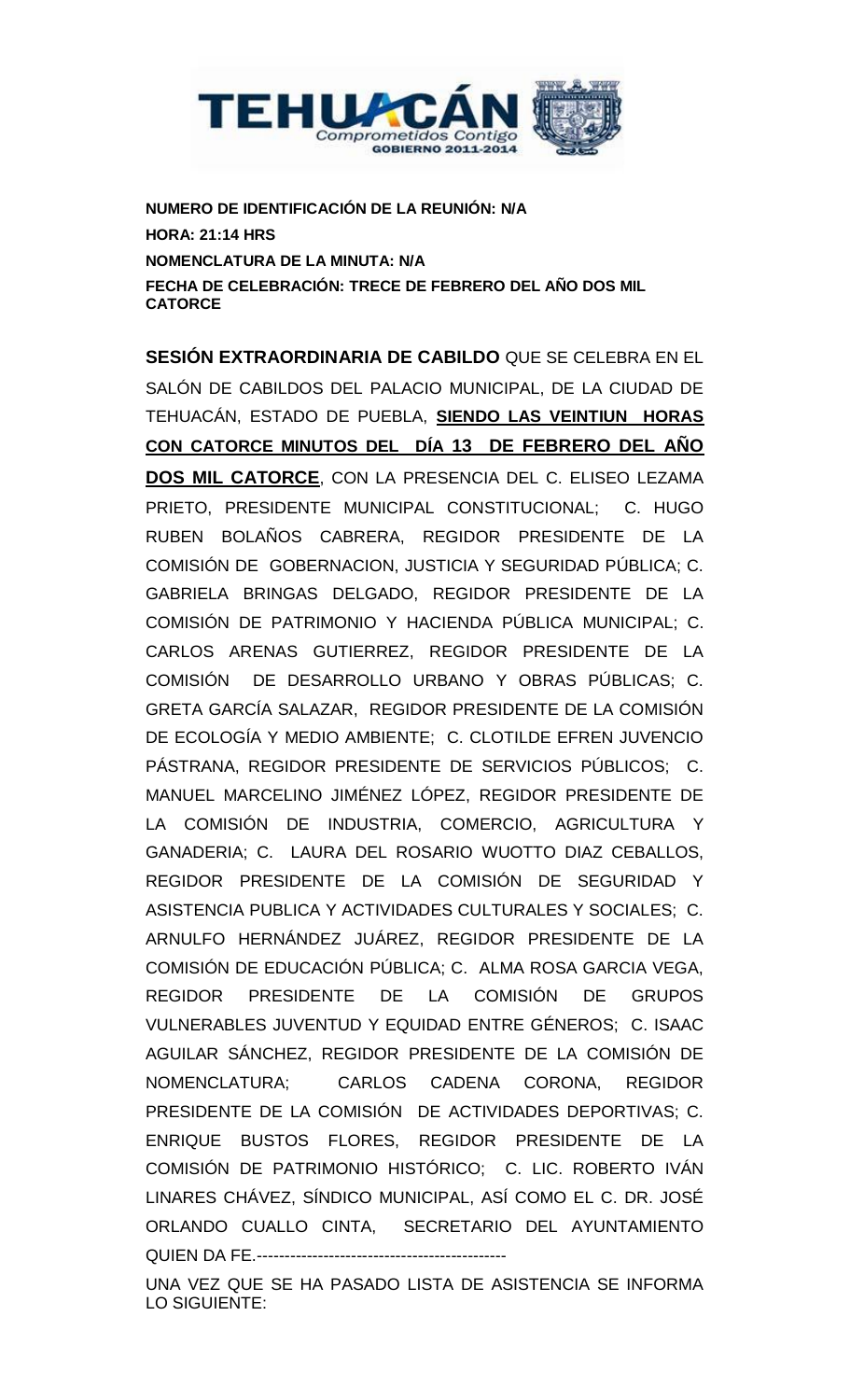NO SE ENCUENTRA PRESENTE EN ESTA SESIÓN DE CABILDO EL REGIDOR ENRIQUE BUSTOS FLORES.

SEÑOR PRESIDENTE LE COMUNICO QUE SE ENCUENTRAN 13 DE LOS MIEMBROS DEL CABILDO, POR LO ANTERIOR SE DECLARA EL QUÓRUM LEGAL PARA CONTINUAR CON LA PRESENTE SESIÓN DE CABILDO.

EL DR. JOSÉ ORLANDO CUALLO CINTA, PROCEDE A DAR LECTURA AL ORDEN DEL DÍA, MISMA QUE CONTIENE LOS SIGUIENTES PUNTOS:

# **1.- APERTURA DE LA SESIÓN**

## **2.- LISTA DE ASISTENCIA**

# **3.- DECLARATORIA DEL QUÓRUM**

## **4.- COMISIÓN DE PATRIMONIO Y HACIENDA PÚBLICA MUNICIPAL**

- ANÁLISIS, DISCUSIÓN Y EN SU CASO APROBACIÓN DEL DICTAMEN QUE versa sobre la Cuenta Pública, que comprende el periodo del 01 de Enero al 31 de Diciembre del año 2013 y el Informe de Avance de Gestión Financiera por el periodo comprendido del 01 de Enero al 31 de Diciembre de 2013.
- ANÁLISIS, DISCUSIÓN Y EN SU CASO APROBACIÓN DEL DICTAMEN que versa sobre los Estados de Origen y Aplicación de Recursos, que comprende el periodo del 01 al 31 de Enero del año que transcurre, y traspasos presupuestales del 01 al 31 de Enero de 2014

CLAUSURA.

**COMISIÓN DE PATRIMONIO Y HACIENDA PÚBLICA MUNICIPAL.- ANÁLISIS, DISCUSIÓN Y EN SU CASO APROBACIÓN DEL DICTAMEN QUE VERSA SOBRE LA CUENTA PÚBLICA, QUE COMPRENDE EL PERIODO DEL 01 DE ENERO AL 31 DE DICIEMBRE DEL AÑO 2013 Y EL INFORME DE AVANCE DE GESTIÓN FINANCIERA POR EL PERIODO COMPRENDIDO DEL 01 DE ENERO AL 31 DE DICIEMBRE DE 2013.**

SEÑORA REGIDORA TIENE USTED EL USO DE LA PALABRA.

LA C. GABRIELA BRINGAS DELGADO, PROCEDE A DAR LECTURA AL DICTAMEN CORRESPONDIENTE, MISMO QUE A LA LETRA DICE:

#### **"…HONORABLE CABILDO:**

LOS SUSCRITOS REGIDORES GABRIELA BRINGAS DELGADO, GRETA GARCÍA SALAZAR, Y HUGO BOLAÑOS CABRERA, MIEMBROS INTEGRANTES DE LA COMISIÓN DE PATRIMONIO Y HACIENDA PÚBLICA MUNICIPAL DEL H. AYUNTAMIENTO DE TEHUACÁN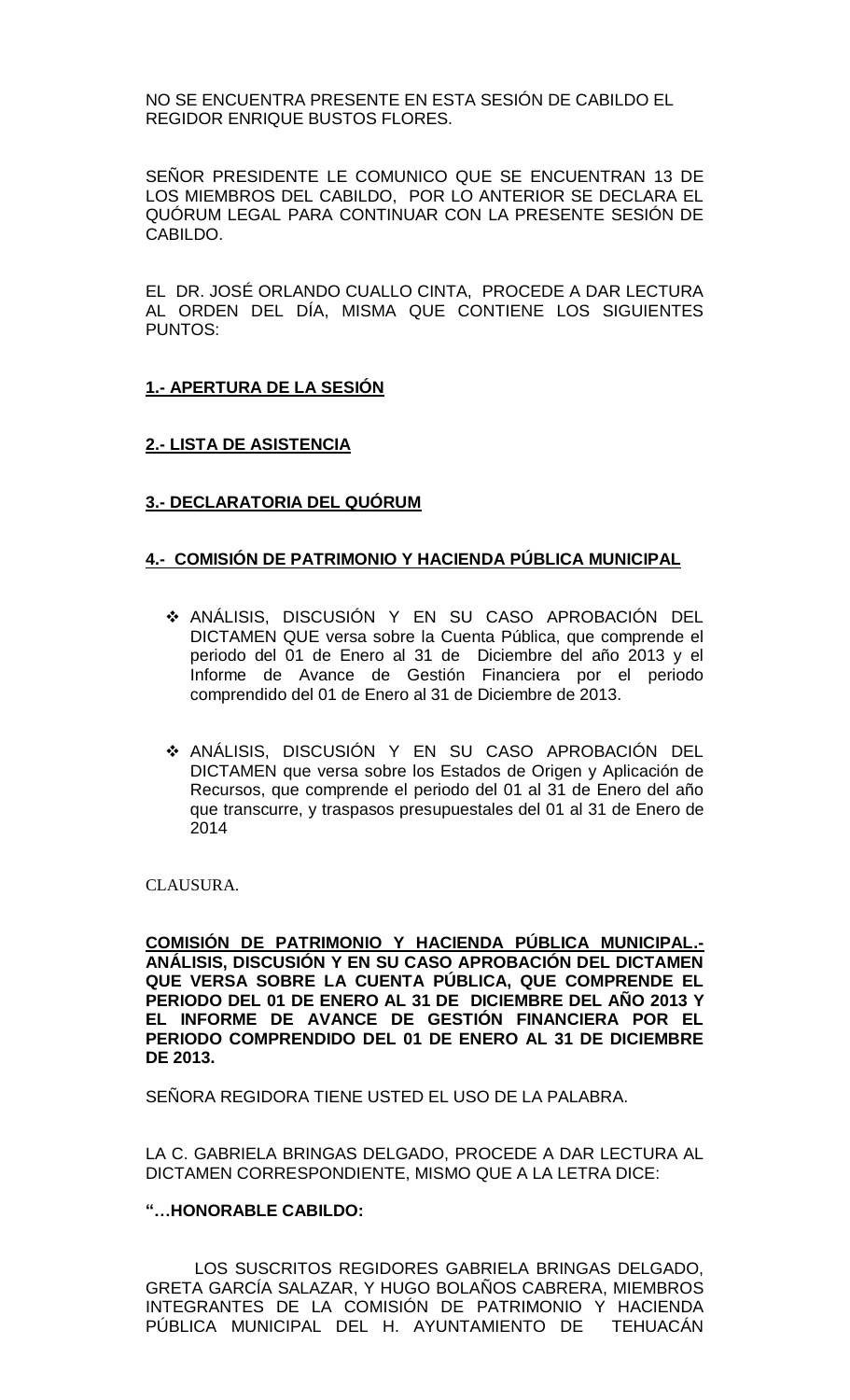PUEBLA, EN USO DE LAS FACULTADES QUE NOS CONFIEREN LOS ARTÍCULOS 78 FRACCIÓN XIII, 92 FRACCIONES I, III Y V, DE LA LEY ORGÁNICA MUNICIPAL, Y DE ACUERDO CON LO QUE ESTABLECEN LOS ARTÍCULOS 37 FRACCIÓN IV INCISO A), 38 FRACCIONES I, II, III INCISOS A) B) Y D) DE LA LEY DE FISCALIZACIÓN SUPERIOR Y RENDICIÓN DE CUENTAS PARA EL ESTADO DE PUEBLA, SOMETEMOS A LA CONSIDERACIÓN DE ESTE HONORABLE CUERPO COLEGIADO EL PRESENTE DICTAMEN QUE VERSA SOBRE LA CUENTA PÚBLICA, QUE COMPRENDE EL PERIODO DEL 01 DE ENERO AL 31 DE DICIEMBRE DEL AÑO 2013 Y EL INFORME DE AVANCE DE GESTIÓN FINANCIERA POR EL PERIODO COMPRENDIDO DEL 01 DE ENERO AL 31 DE DICIEMBRE DE 2013.

## C O N S I D E R A N D O

- I. QUE DE CONFORMIDAD CON LAS FRACCIONES II, IV DEL ARTÍCULO 115 DE LA CONSTITUCIÓN POLÍTICA DE LOS ESTADOS UNIDOS MEXICANOS, LOS MUNICIPIOS ESTARÁN INVESTIDOS DE PERSONALIDAD JURÍDICA Y MANEJARÁN SU PATRIMONIO CONFORME A LA LEY, LOS AYUNTAMIENTOS TENDRÁN FACULTADES PARA APROBAR, DE ACUERDO CON LAS LEYES EN MATERIA MUNICIPAL QUE DEBERÁN EXPEDIR LAS LEGISLATURAS DE LOS ESTADOS, LOS BANDOS DE POLICÍA Y GOBIERNO, LOS REGLAMENTOS, CIRCULARES Y DISPOSICIONES ADMINISTRATIVAS DE OBSERVANCIA GENERAL DENTRO DE SUS RESPECTIVAS JURISDICCIONES, QUE ORGANICE LA ADMINISTRACIÓN PÚBLICA MUNICIPAL, REGULEN LAS MATERIAS, PROCEDIMIENTOS, FUNCIONES Y SERVICIOS PÚBLICOS DE SU COMPETENCIA Y ASEGUREN LA PARTICIPACIÓN CIUDADANA Y VECINAL; ASÍ MISMO LOS MUNICIPIOS ADMINISTRARÁN LIBREMENTE SU HACIENDA, LA CUAL SE FORMARÁ DE LOS RENDIMIENTOS DE LOS BIENES QUE LES PERTENEZCAN, ASÍ COMO DE LAS CONTRIBUCIONES Y OTROS INGRESOS QUE LAS LEGISLATURAS ESTABLEZCAN A SU FAVOR; MISMAS DISPOSICIONES QUE SON TRASLADADAS AL PÁRRAFO PRIMERO DEL ARTÍCULO 103 Y A LA FRACCIÓN III DEL ARTÍCULO 105 DE LA CONSTITUCIÓN POLÍTICA DEL ESTADO LIBRE Y SOBERANO DE PUEBLA, ASÍ COMO AL ARTÍCULO 3 DE LA LEY ORGÁNICA MUNICIPAL;
- II. QUE LA FRACCIÓN XIII DEL ARTÍCULO 78 DE LA LEY ORGÁNICA MUNICIPAL DETERMINA QUE SON ATRIBUCIONES DE LOS AYUNTAMIENTOS REVISAR Y APROBAR EN ACTA CIRCUNSTANCIADA LOS ESTADOS DE ORIGEN Y APLICACIÓN DE RECURSOS, PARA SU REMISIÓN, EN LOS TÉRMINOS QUE SEÑALE LA LEY APLICABLE, AL ÓRGANO DE FISCALIZACIÓN SUPERIOR DEL ESTADO, ACTUALMENTE AUDITORÍA SUPERIOR DEL ESTADO DE PUEBLA.
- III. QUE DE CONFORMIDAD CON EL ARTÍCULO 113 DE LA CONSTITUCIÓN POLÍTICA DEL ESTADO LIBRE Y SOBERANO DEL ESTADO DE PUEBLA, EL ÓRGANO DE FISCALIZACIÓN SUPERIOR DEL ESTADO, ACTUALMENTE AUDITORIA SUPERIOR DE LA FEDERACIÓN, ES LA UNIDAD DE FISCALIZACIÓN, CONTROL Y EVALUACIÓN, DEPENDIENTE DEL CONGRESO DEL ESTADO, QUE CUENTA CON AUTONOMÍA TÉCNICA Y DE GESTIÓN; ENCARGADA DE REVISAR, SIN EXCEPCIÓN, LA CUENTA DE LAS HACIENDAS PÚBLICAS; EL MANEJO, LA CUSTODIA Y LA APLICACIÓN DE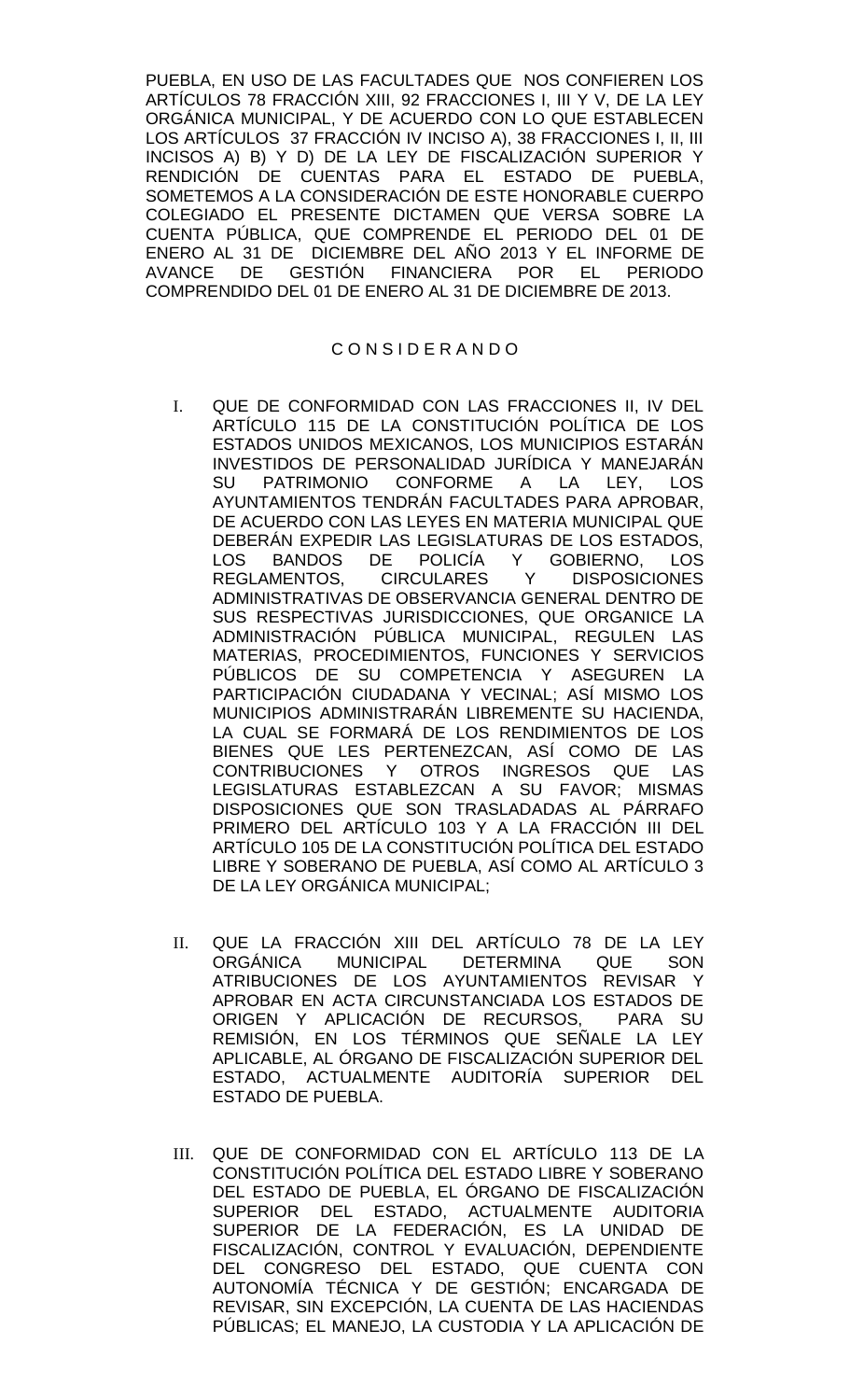FONDOS Y RECURSOS DE LOS PODERES DEL ESTADO, A TRAVÉS DE LA CUENTA PÚBLICA ESTATAL, DE LOS AYUNTAMIENTOS Y DEMÁS SUJETOS DE REVISIÓN, ASÍ COMO VERIFICAR EL CUMPLIMIENTO DE LOS OBJETIVOS CONTENIDOS EN LOS PLANES Y PROGRAMAS ESTABLECIDOS, EN LOS TÉRMINOS DE LAS LEYES RESPECTIVAS.

- IV. QUE DE CONFORMIDAD CON EL ARTÍCULO 2 FRACCIÓN XXIII DE LA LEY DE FISCALIZACIÓN SUPERIOR Y RENDICIÓN DE CUENTAS PARA EL ESTADO DE PUEBLA, SE SEÑALA ENTRE OTROS A LOS AYUNTAMIENTOS COMO SUJETOS DE REVISIÓN.
- V. QUE LA LEY DE FISCALIZACIÓN SUPERIOR Y RENDICIÓN DE CUENTAS PARA EL ESTADO DE PUEBLA DISPONE QUE "PARA LA REVISIÓN Y FISCALIZACIÓN SUPERIOR DE LA CUENTA PÚBLICA, EL ÓRGANO FISCALIZADOR TENDRÁ LAS ATRIBUCIONES SIGUIENTES:

REVISAR EL ESTADO DE ORIGEN Y APLICACIÓN DE RECURSOS QUE EN FORMA MENSUAL DEBERÁN ENTREGAR AL ÓRGANO FISCALIZADOR LOS SUJETOS DE REVISIÓN, ASÍ COMO LAS INSTITUCIONES PÚBLICAS Y PRIVADAS QUE ADMINISTREN RECURSOS FINANCIEROS DEL GOBIERNO DEL ESTADO O DE OTRA FUENTE DE FINANCIAMIENTO QUE AFECTE O MODIFIQUE EL PATRIMONIO PÚBLICO.

- VI. QUE DE CONFORMIDAD CON EL ARTÍCULO 37 FRACCIÓN IV INCISO A), DE LA LEY DE FISCALIZACIÓN SUPERIOR Y RENDICIÓN DE CUENTAS PARA EL ESTADO DE PUEBLA, EL ESTADO DE ORIGEN Y APLICACIÓN DE RECURSOS, DEBERÁ PRESENTARSE ANTE EL ORGANISMO FISCALIZADOR, A TRAVÉS DE QUIENES SEAN O HAYAN SIDO SUS TITULARES O REPRESENTANTES LEGALES, EN LOS TÉRMINOS Y PLAZOS QUE DISPONE DICHO ORDENAMIENTO Y DEMÁS DISPOSICIONES APLICABLES.
- VII. QUE DE LA REVISIÓN EFECTUADA AL ESTADO DE ORIGEN Y APLICACIÓN DE RECURSOS DE LA CUENTA PÚBLICA REFERIDO EN EL PROEMIO DEL PRESENTE INSTRUMENTO SE ADVIERTEN EN SU INTEGRACIÓN LOS SIGUIENTES RUBROS:

|                                    |                   | ESTADO DE ORIGEN Y APLICACIÓN DE RECURSOS DEL 01 DE ENERO AL 31 DE DICIEMBRE DE 2013 |                |
|------------------------------------|-------------------|--------------------------------------------------------------------------------------|----------------|
| <b>ORIGEN DE RECURSOS</b>          |                   | <b>APLICACIÓN DE RECURSOS</b>                                                        |                |
| <b>IMPUESTOS</b>                   | 34,082,894.24     | <b>SERVICIOS PERSONALES</b>                                                          | 155,787,569.99 |
| <b>DERECHOS</b>                    | 44,201,529.99     | <b>MATERIALES Y SUMINISTROS</b>                                                      | 42,810,728.78  |
| <b>PRODUCTOS</b>                   | 5,538,178.50      | <b>SERVICIOS GENERALES</b>                                                           | 92,999,432.48  |
| <b>APROVECHAMIENTOS</b>            | 9,674,993.83      | SUBSIDIOS, TRANSFERENCIAS Y AYUDAS                                                   | 65,030,050.86  |
| <b>PARTICIPACIONES</b>             | 179,449,193.97    | BIENES MUEBLES E INMUEBLES                                                           | 21,905,126.96  |
| <b>INGRESOS EXTRAORDINARIOS</b>    | 135,839,860.64    | <b>OBRA PUBLICA</b>                                                                  | 361,934,837.02 |
| FONDO PARA LA INVERSION PUBLICA    | 345, 353, 421. 25 | DEUDA PUBLICA PASIVO CIRCULANTE Y OTROS                                              | 56,115,945.83  |
| <b>TOTAL DE ORIGEN DE RECURSOS</b> | 754,140,072.42    | TOTAL DE APLICACIÓN DE RECURSOS                                                      | 796,583,691.92 |
|                                    |                   | REMANENTE DEL EJERCICIO                                                              | -42,443,619.50 |
|                                    |                   | <b>SUMAS IGUALES</b>                                                                 | 754,140,072.42 |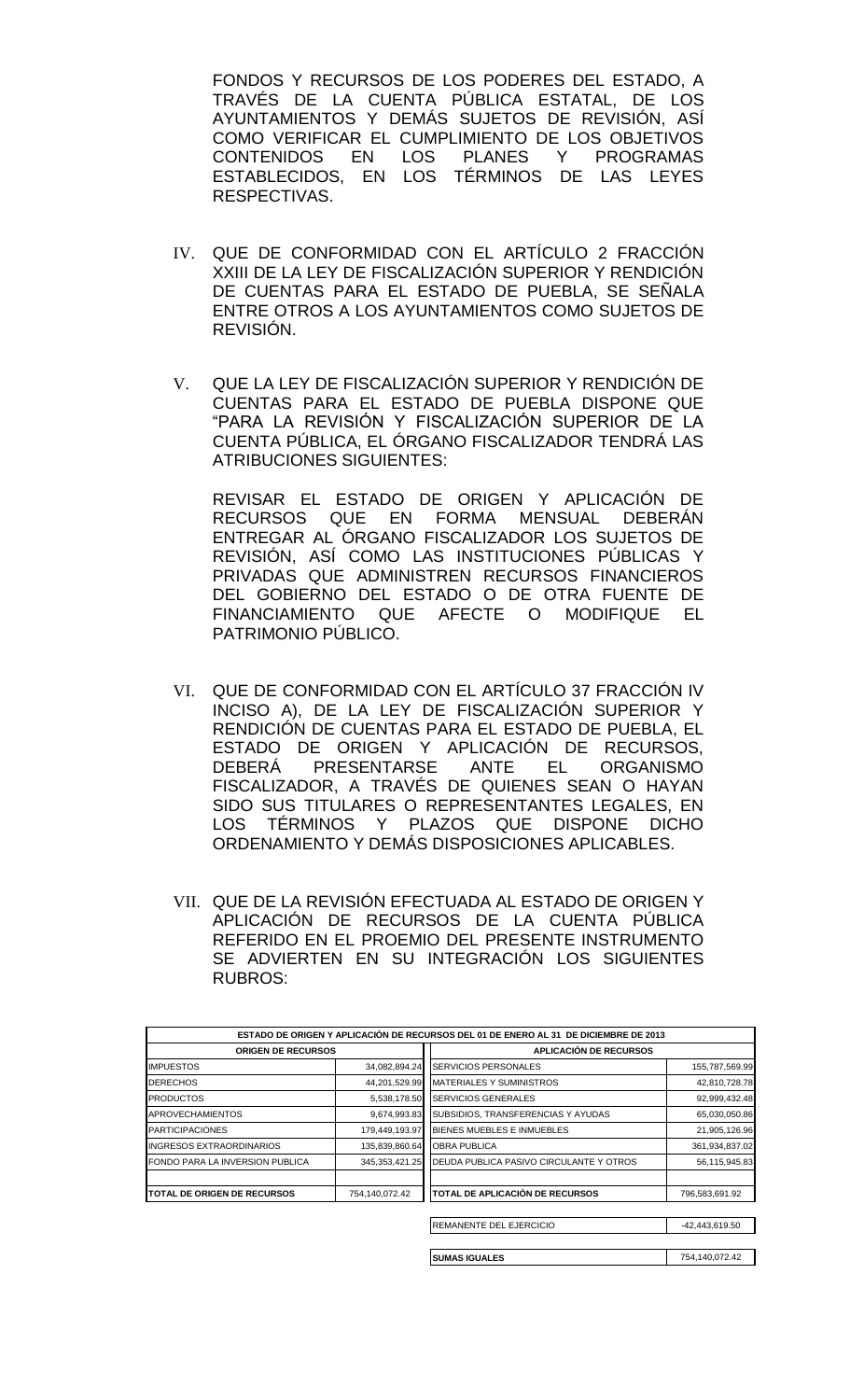QUE UNA VEZ EFECTUADA LA REVISIÓN ÚNICAMENTE DE LA CIFRAS FINALES QUE INTEGRAN EL ESTADO DE ORIGEN Y APLICACIÓN DE RECURSOS, LA COMISIÓN EMITE LA APROBACIÓN DE LAS MISMAS EN EL ENTENDIDO DE QUE ES LA TESORERÍA MUNICIPAL QUIEN REVISA EL DETALLE DE DICHAS CIFRAS Y MUESTRA EL ORIGEN DE LOS RECURSOS, EL DESTINO Y APLICACIÓN DE GASTOS TOTALES DE QUE DISPUSO EL AYUNTAMIENTO POR EL PERIODO COMPRENDIDO DEL 01 DE ENERO AL 31 DE DICIEMBRE DEL AÑO 2013, RESERVÁNDOSE LA COMISIÓN EL DETALLE EN CASO DE CREERLO NECESARIO A TRAVÉS DE LOS MECANISMOS DE CONTROL IMPLEMENTADOS POR EL AYUNTAMIENTO Y EN LAS REVISIONES QUE POR LEY HACE LA AUDITORIA SUPERIOR DEL ESTADO.

VIII. QUE EFECTUADA LA REVISIÓN AL INFORME DE AVANCE DE GESTIÓN FINANCIERA CORRESPONDIENTE AL PERIODO COMPRENDIDO DEL 01 DE ENERO AL 31 DE DICIEMBRE DEL MISMO AÑO, SE APERCIBE EL RESULTADO FINANCIERO OBTENIDO QUE ES EL SIGUIENTE:

| <b>CONCEPTO</b>                        | <b>ACUMULADO TRIMESTRAL</b> |                                         |                                 |  |
|----------------------------------------|-----------------------------|-----------------------------------------|---------------------------------|--|
| <b>NOMBRE</b>                          | <b>REAL</b>                 | <b>PRESUPUESTO</b><br><b>PROGRAMADO</b> | <b>EFICIENCIA</b><br>TRIMESTRAL |  |
|                                        |                             |                                         |                                 |  |
| Impuestos                              | 34,082,894.24               | 33,158,773.80                           | 102.79%                         |  |
| Derechos                               | 44,201,529.99               | 45,104,228.20                           | 98.00%                          |  |
| Productos                              | 5,538,178.50                | 6,808,614.95                            | 81.34%                          |  |
| Aprovechamientos                       | 9,674,993.83                | 13,713,533.88                           | 70.55%                          |  |
| Participaciones                        | 179,449,193.97              | 166,784,603.47                          | 107.59%                         |  |
| Ingresos Extraordinarios               | 135,839,860.64              | 75,998,502.17                           | 178.74%                         |  |
| Fondo para la Inversión Pública        | 345, 353, 421. 25           | 225,948,891.61                          | 152.85%                         |  |
|                                        | 754,140,072.42              | 567,517,148.08                          | 132.88%                         |  |
|                                        |                             |                                         |                                 |  |
| Servicios Personales                   | 155,787,569.99              | 156,813,398.59                          | 99.35%                          |  |
| Materiales y Suministros               | 42,810,728.78               | 35,347,019.77                           | 121.12%                         |  |
| Servicios Generales                    | 92.999.432.48               | 95,514,700.93                           | 97.37%                          |  |
| Subsidios, Transferencia y Ayudas      | 65,030,050.86               | 47,350,715.46                           | 137.34%                         |  |
| Bienes Muebles e Inmuebles             | 21,905,126.96               | 6,489,207.91                            | 337.56%                         |  |
| Inversión Pública                      | 361,934,837.02              | 217,614,947.96                          | 166.32%                         |  |
| Deuda Públ., Pasivo Circulante y Otros | 56,115,945.83               | 8,387,157.46                            | 669.07%                         |  |
|                                        | 796,583,691.92              | 567,517,148.08                          | 140.36%                         |  |
|                                        |                             |                                         |                                 |  |
| Sector Salud                           | 17,013,761.05               | 17,556,075.93                           | 96.91%                          |  |
| Desarrollo Urbano                      | 4,279,305.16                | 3,790,010.55                            | 112.91%                         |  |
| Servicios Municipales                  | 46,049,470.45               | 50,603,362.88                           | 91.00%                          |  |
| Ecología                               | 3,238,726.22                | 2,860,541.20                            | 113.22%                         |  |
| Educación                              | 29,823,235.54               | 29,099,699.82                           | 102.49%                         |  |
| Seguridad Pública                      | 119,480,315.15              | 99,464,352.40                           | 120.12%                         |  |
| Fortalecimiento de la Hda. Pub.        | 60,293,079.92               | 24,829,743.43                           | 242.83%                         |  |
| Transferenccias Anuales                | 17,200,092.26               | 20,508,203.66                           | 83.87%                          |  |
| Obra Pública                           | 408,088,257.10              | 231,436,183.29                          | 176.33%                         |  |
| Gestión Municipal                      | 77,205,752.18               | 74,360,522.31                           | 103.83%                         |  |
| Desarrollo Rconómico                   | 13,911,696.89               | 13,008,452.61                           | 106.94%                         |  |
|                                        | 796,583,691.92              | 567,517,148.08                          | 140.36%                         |  |

- IX. QUE UNA VEZ EFECTUADA LA REVISIÓN DE LA CUENTA PÚBLICA, LA COMISIÓN EMITE LA APROBACIÓN DEL MISMO POR EL EJERCICIO DEL MANEJO DE RECURSOS QUE REALIZÓ LA TESORERÍA MUNICIPAL EN LOS LAPSOS CONSIGNADOS, DEL CUAL SE ANEXA UN TANTO DEL MISMO PARA QUE CONSTE EL APÉNDICE CORRESPONDIENTE.
- X. QUE UNA VEZ EFECTUADA LA REVISIÓN DEL INFORME DE AVANCE DE GESTIÓN FINANCIERA DEL EJERCICIO 2013, POR EL PERIODO COMPRENDIDO DEL 01 DE ENERO AL 31 DE DICIEMBRE DEL MISMO AÑO, POR LO TANTO Y EN TALES CIRCUNSTANCIAS ESTA COMISIÓN EMITE EL SIGUIENTE: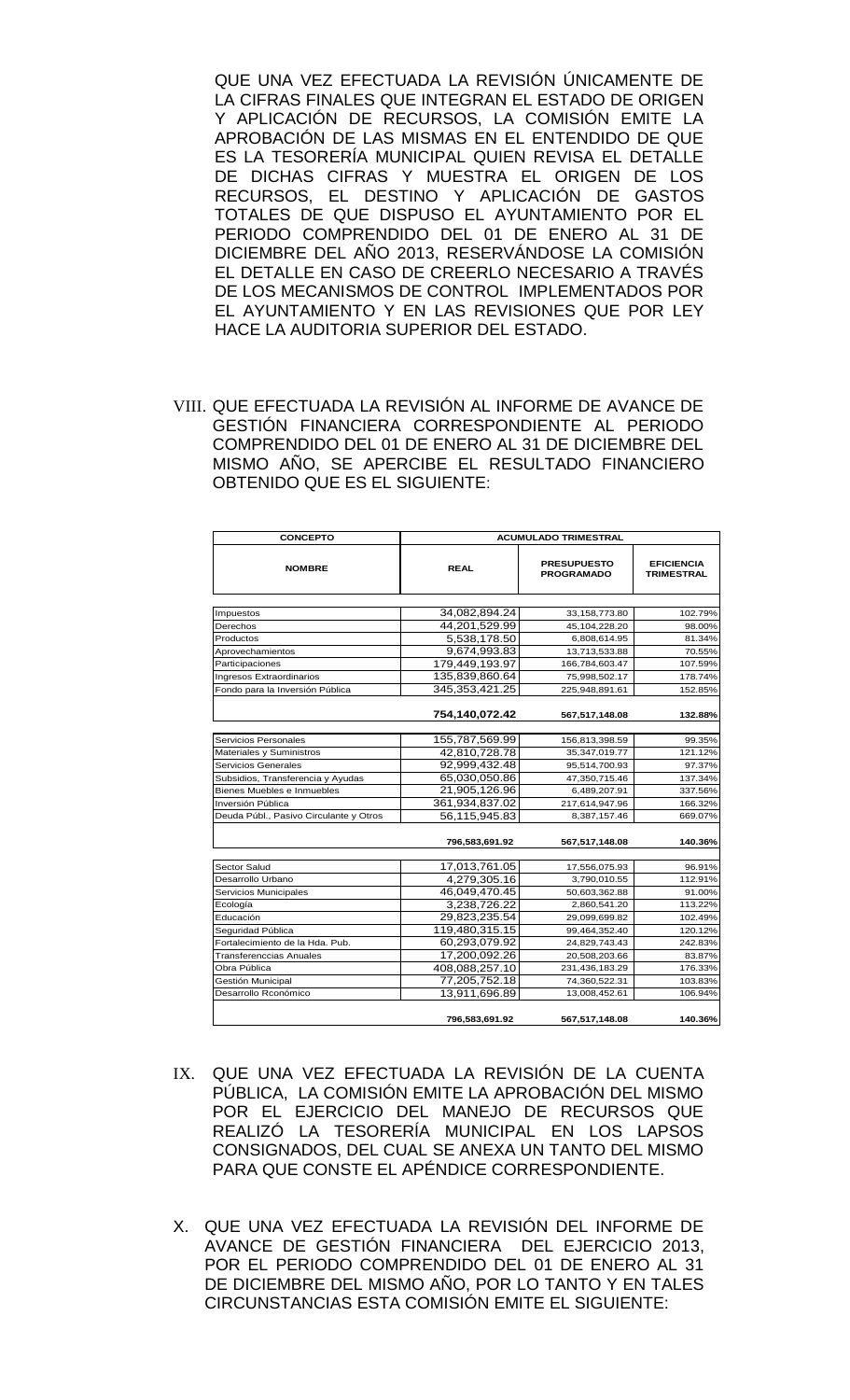**PRIMERO.-** QUE SE APRUEBE LA CUENTA PÚBLICA DEL EJERCICIO DE LOS RECURSOS PÚBLICOS POR EL LAPSO COMPRENDIDO DEL 01 DE ENERO AL 31 DE DICIEMBRE DEL AÑO 2013, MANIFESTANDO CON ELLO QUE DICHO ESTADO FINANCIERO MUESTRA UNA FORMA RAZONABLE DE LA ADMINISTRACIÓN DEL ERARIO PÚBLICO EJERCIDO.

**SEGUNDO.-** SE APRUEBE EL INFORME DE AVANCE DE GESTIÓN FINANCIERA DEL EJERCICIO 2013, POR EL PERIODO COMPRENDIDO DEL 01 DE ENERO AL 31 DE DICIEMBRE DE 2013.

**TERCERO.-** SE REMITA UNA COPIA A LA AUDITORIA SUPERIOR DEL ESTADO DE PUEBLA.- ATENTAMENTE.- TEHUACÁN, PUEBLA A 13 DE FEBRERO DE 2014.- COMISIÓN DE PATRIMONIO Y HACIENDA PÚBLICA MUNICIPAL.- GABRIELA BRINGAS DELGADO.- PRESIDENTA.- GRETA GARCIA SALAZAR.- MIEMBRO.- HUGO BOLAÑOS CABRERA.- MIEMBRO.- FIRMAS ILEGIBLES".

SEÑOR PRESIDENTE MUNICIPAL, REGIDORES Y SINDICO MUNICIPAL, EN VOTACIÓN SE LES CONSULTA SI SE APRUEBA LA PROPUESTA PRESENTADA EN CUESTIÓN, LOS QUE ESTÉN POR LA AFIRMATIVA SÍRVANSE MANIFESTARLO LEVANTANDO LA MANO.

HABIÉNDOSE ANALIZADO AMPLIAMENTE EL CONTENIDO DEL DICTAMEN DE REFERENCIA, POR MAYORÍA CON 11 VOTOS A FAVOR, 1 ABSTENCIÓN POR PARTE DEL REGIDOR ISAAC AGUILAR SÁNCHEZ Y 1 VOTO EN CONTRA POR PARTE DE LA REGIDORA ALMA ROSA GARCÍA VEGA, INTEGRANTES DEL HONORABLE CABILDO, SE DETERMINA EL SIGUIENTE:

# **A C U E R D O**

**PRIMERO.-** SE APRUEBA LA CUENTA PÚBLICA DEL EJERCICIO DE LOS RECURSOS PÚBLICOS POR EL LAPSO COMPRENDIDO DEL 01 DE ENERO AL 31 DE DICIEMBRE DEL AÑO 2013, MANIFESTANDO CON ELLO QUE DICHO ESTADO FINANCIERO MUESTRA UNA FORMA RAZONABLE DE LA ADMINISTRACIÓN DEL ERARIO PÚBLICO EJERCIDO, MISMO QUE ARROJA LO SIGUIENTE:

|                                               |                   | ESTADO DE ORIGEN Y APLICACIÓN DE RECURSOS DEL 01 DE ENERO AL 31 DE DICIEMBRE DE 2013 |                |  |
|-----------------------------------------------|-------------------|--------------------------------------------------------------------------------------|----------------|--|
| <b>ORIGEN DE RECURSOS</b>                     |                   | APLICACIÓN DE RECURSOS                                                               |                |  |
| <b>IMPUESTOS</b>                              | 34,082,894.24     | <b>SERVICIOS PERSONALES</b>                                                          | 155,787,569.99 |  |
| <b>DERECHOS</b>                               | 44,201,529.99     | <b>MATERIALES Y SUMINISTROS</b>                                                      | 42,810,728.78  |  |
| <b>PRODUCTOS</b>                              | 5,538,178.50      | <b>SERVICIOS GENERALES</b>                                                           | 92,999,432.48  |  |
| <b>APROVECHAMIENTOS</b>                       | 9,674,993.83      | SUBSIDIOS, TRANSFERENCIAS Y AYUDAS                                                   | 65,030,050.86  |  |
| <b>PARTICIPACIONES</b>                        | 179,449,193.97    | BIENES MUEBLES E INMUEBLES                                                           | 21,905,126.96  |  |
| <b>INGRESOS EXTRAORDINARIOS</b>               | 135,839,860.64    | <b>OBRA PUBLICA</b>                                                                  | 361,934,837.02 |  |
| FONDO PARA LA INVERSION PUBLICA               | 345, 353, 421. 25 | DEUDA PUBLICA PASIVO CIRCULANTE Y OTROS                                              | 56,115,945.83  |  |
| 754,140,072.42<br>TOTAL DE ORIGEN DE RECURSOS |                   | TOTAL DE APLICACIÓN DE RECURSOS                                                      | 796,583,691.92 |  |
|                                               |                   | REMANENTE DEL EJERCICIO                                                              | -42,443,619.50 |  |

**SUMAS IGUALES** 754,140,072.42 **SEGUNDO.-** SE APRUEBA EL INFORME DE AVANCE DE GESTIÓN

FINANCIERA DEL EJERCICIO 2013, POR EL PERIODO COMPRENDIDO DEL 01 DE ENERO AL 31 DE DICIEMBRE DE 2013,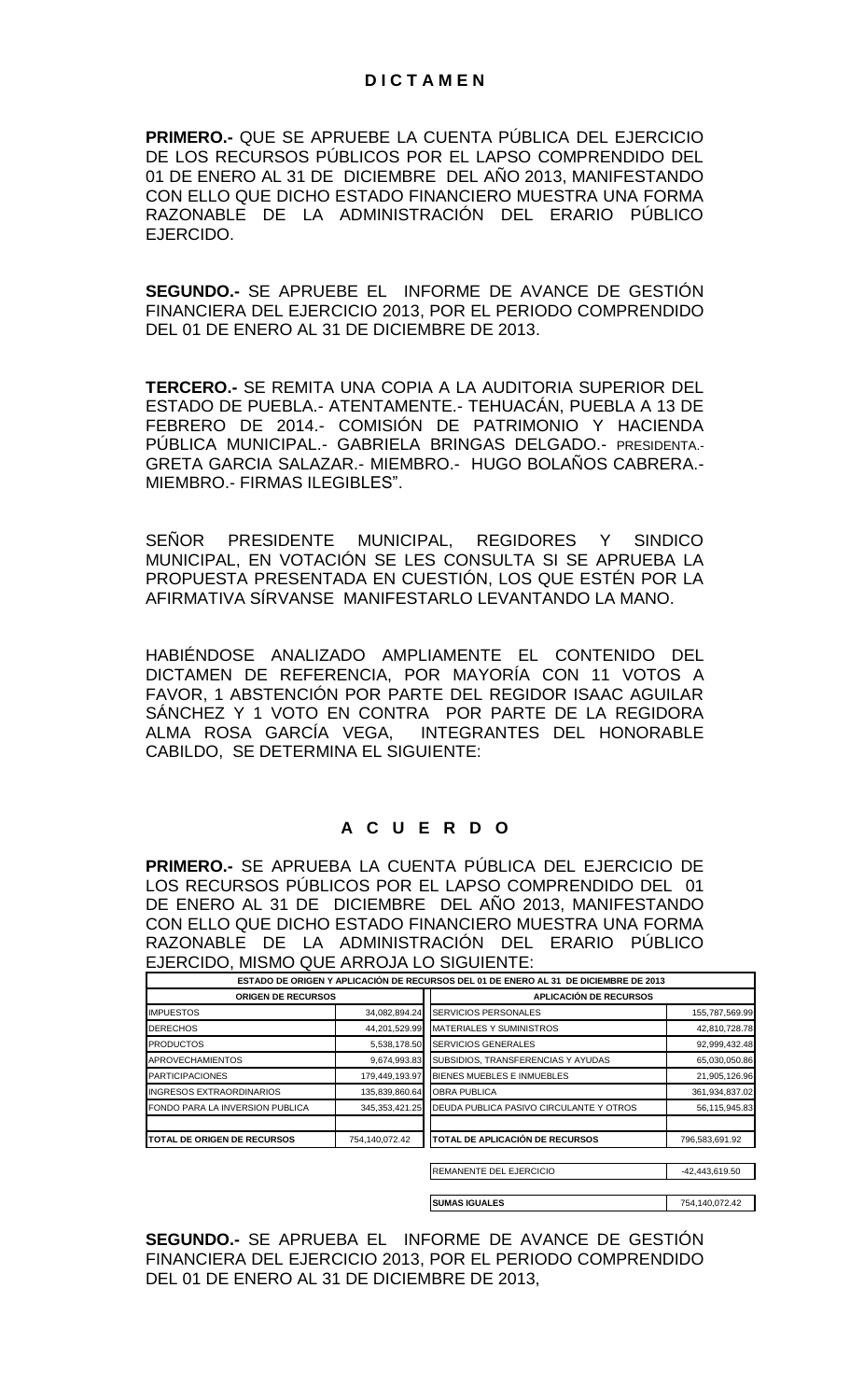## X. SE APERCIBE EL RESULTADO FINANCIERO OBTENIDO QUE ES EL SIGUIENTE:

| <b>CONCEPTO</b>                        | <b>ACUMULADO TRIMESTRAL</b> |                                         |                                        |
|----------------------------------------|-----------------------------|-----------------------------------------|----------------------------------------|
| <b>NOMBRE</b>                          | <b>REAL</b>                 | <b>PRESUPUESTO</b><br><b>PROGRAMADO</b> | <b>EFICIENCIA</b><br><b>TRIMESTRAL</b> |
|                                        |                             |                                         |                                        |
| Impuestos                              | 34,082,894.24               | 33,158,773.80                           | 102.79%                                |
| Derechos                               | 44,201,529.99               | 45,104,228.20                           | 98.00%                                 |
| Productos                              | 5,538,178.50                | 6,808,614.95                            | 81.34%                                 |
| Aprovechamientos                       | 9,674,993.83                | 13,713,533.88                           | 70.55%                                 |
| Participaciones                        | 179.449.193.97              | 166,784,603.47                          | 107.59%                                |
| Ingresos Extraordinarios               | 135.839.860.64              | 75.998.502.17                           | 178.74%                                |
| Fondo para la Inversión Pública        | 345, 353, 421. 25           | 225,948,891.61                          | 152.85%                                |
|                                        | 754,140,072.42              | 567,517,148.08                          | 132.88%                                |
| Servicios Personales                   | 155,787,569.99              | 156,813,398.59                          | 99.35%                                 |
| Materiales y Suministros               | 42,810,728.78               | 35,347,019.77                           | 121.12%                                |
| Servicios Generales                    | 92,999,432.48               | 95,514,700.93                           | 97.37%                                 |
| Subsidios, Transferencia y Ayudas      | 65,030,050.86               | 47,350,715.46                           | 137.34%                                |
| Bienes Muebles e Inmuebles             | 21,905,126.96               | 6.489.207.91                            | 337.56%                                |
| Inversión Pública                      | 361,934,837.02              | 217,614,947.96                          | 166.32%                                |
| Deuda Públ., Pasivo Circulante y Otros | 56,115,945.83               | 8,387,157.46                            | 669.07%                                |
|                                        | 796,583,691.92              | 567,517,148.08                          | 140.36%                                |
| Sector Salud                           | 17,013,761.05               | 17,556,075.93                           | 96.91%                                 |
| Desarrollo Urbano                      | 4.279.305.16                | 3,790,010.55                            | 112.91%                                |
| Servicios Municipales                  | 46,049,470.45               | 50,603,362.88                           | 91.00%                                 |
| Ecología                               | 3.238.726.22                | 2,860,541.20                            | 113.22%                                |
| Educación                              | 29,823,235.54               | 29,099,699.82                           | 102.49%                                |
| Seguridad Pública                      | 119,480,315.15              | 99,464,352.40                           | 120.12%                                |
| Fortalecimiento de la Hda. Pub.        | 60,293,079.92               | 24,829,743.43                           | 242.83%                                |
| <b>Transferenccias Anuales</b>         | 17,200,092.26               | 20,508,203.66                           | 83.87%                                 |
| Obra Pública                           | 408,088,257.10              | 231,436,183.29                          | 176.33%                                |
| Gestión Municipal                      | 77,205,752.18               | 74,360,522.31                           | 103.83%                                |
| Desarrollo Rconómico                   | 13,911,696.89               | 13,008,452.61                           | 106.94%                                |
|                                        | 796,583,691.92              | 567,517,148.08                          | 140.36%                                |

**TERCERO.-** SE REMITA UNA COPIA A LA AUDITORIA SUPERIOR DEL ESTADO DE PUEBLA

LO ANTERIOR CON FUNDAMENTO EN LOS DISPOSITIVOS LEGALES INVOCADOS EN EL DICTAMEN DE REFERENCIA.

**COMISIÓN DE PATRIMONIO Y HACIENDA PÚBLICA MUNICIPAL.- ANÁLISIS, DISCUSIÓN Y EN SU CASO APROBACIÓN DEL DICTAMEN QUE VERSA SOBRE LOS ESTADOS DE ORIGEN Y APLICACIÓN DE RECURSOS, QUE COMPRENDE EL PERIODO DEL 01 AL 31 DE ENERO DEL AÑO QUE TRANSCURRE, Y TRASPASOS PRESUPUESTALES DEL 01 AL 31 DE ENERO DE 2014.** 

SEÑORA REGIDORA TIENE USTED EL USO DE LA PALABRA.

LA C. GABRIELA BRINGAS DELGADO, PROCEDE A DAR LECTURA AL DICTAMEN CORRESPONDIENTE, MISMO QUE A LA LETRA DICE:

#### **"…HONORABLE CABILDO:**

LOS SUSCRITOS REGIDORES GABRIELA BRINGAS DELGADO, GRETA GARCÍA SALAZAR, Y HUGO BOLAÑOS CABRERA, MIEMBROS INTEGRANTES DE LA COMISIÓN DE PATRIMONIO Y HACIENDA PÚBLICA MUNICIPAL DEL H. AYUNTAMIENTO DE TEHUACÁN PUEBLA, EN USO DE LAS FACULTADES QUE NOS CONFIEREN LOS ARTÍCULOS 78 FRACCIÓN XIII, 92 FRACCIONES I, III Y V, DE LA LEY ORGÁNICA MUNICIPAL, Y DE ACUERDO CON LO QUE ESTABLECEN LOS ARTÍCULOS 37 FRACCIÓN IV INCISO A), 38 FRACCIONES I, II, III INCISOS A) B) Y D) DE LA LEY DE FISCALIZACIÓN SUPERIOR Y RENDICIÓN DE CUENTAS PARA EL ESTADO DE PUEBLA, SOMETEMOS A LA CONSIDERACIÓN DE ESTE HONORABLE CUERPO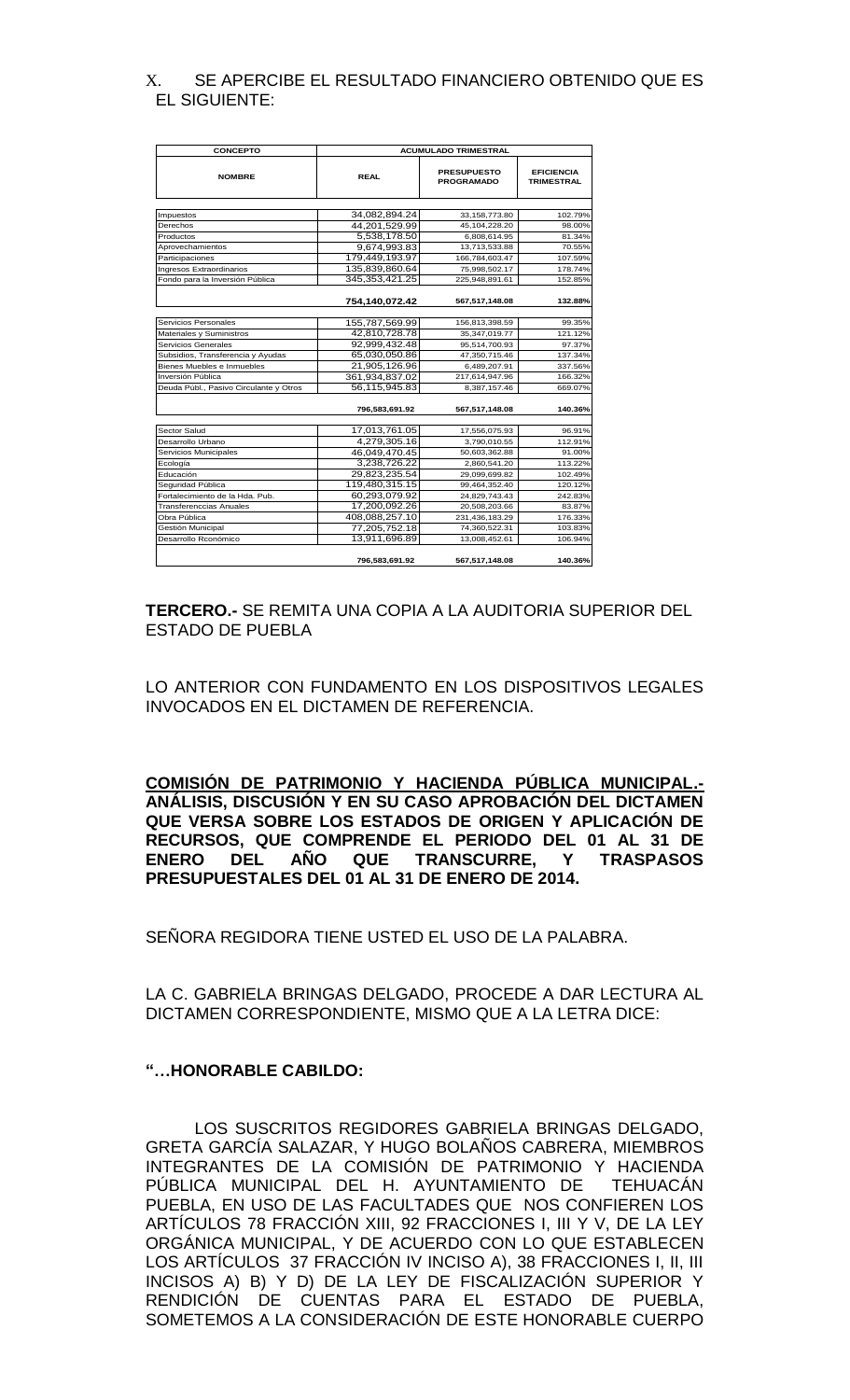COLEGIADO EL PRESENTE DICTAMEN QUE VERSA SOBRE LOS ESTADOS DE ORIGEN Y APLICACIÓN DE RECURSOS, QUE COMPRENDE EL PERIODO DEL 01 AL 31 DE ENERO DEL AÑO QUE TRANSCURRE, Y TRASPASOS PRESUPUESTALES DEL 01 AL 31 DE ENERO DE 2014.

#### C O N S I D E R A N D O

- I. QUE DE CONFORMIDAD CON LAS FRACCIONES II, IV DEL ARTÍCULO 115 DE LA CONSTITUCIÓN POLÍTICA DE LOS ESTADOS UNIDOS MEXICANOS, LOS MUNICIPIOS ESTARÁN INVESTIDOS DE PERSONALIDAD JURÍDICA Y MANEJARÁN SU PATRIMONIO CONFORME A LA LEY, LOS AYUNTAMIENTOS TENDRÁN FACULTADES PARA APROBAR, DE ACUERDO CON LAS LEYES EN MATERIA MUNICIPAL QUE DEBERÁN EXPEDIR LAS LEGISLATURAS DE LOS ESTADOS, LOS BANDOS DE POLICÍA Y GOBIERNO, LOS REGLAMENTOS, CIRCULARES Y DISPOSICIONES ADMINISTRATIVAS DE OBSERVANCIA GENERAL DENTRO DE SUS RESPECTIVAS JURISDICCIONES, QUE ORGANICE LA ADMINISTRACIÓN PÚBLICA MUNICIPAL, REGULEN LAS MATERIAS, PROCEDIMIENTOS, FUNCIONES Y SERVICIOS PÚBLICOS DE SU COMPETENCIA Y ASEGUREN LA PARTICIPACIÓN CIUDADANA Y VECINAL; ASÍ MISMO LOS MUNICIPIOS ADMINISTRARÁN LIBREMENTE SU HACIENDA, LA CUAL SE FORMARÁ DE LOS RENDIMIENTOS DE LOS BIENES QUE LES PERTENEZCAN, ASÍ COMO DE LAS CONTRIBUCIONES Y OTROS INGRESOS QUE LAS LEGISLATURAS ESTABLEZCAN A SU FAVOR; MISMAS DISPOSICIONES QUE SON TRASLADADAS AL PÁRRAFO PRIMERO DEL ARTÍCULO 103 Y A LA FRACCIÓN III DEL ARTÍCULO 105 DE LA CONSTITUCIÓN POLÍTICA DEL ESTADO LIBRE Y SOBERANO DE PUEBLA, ASÍ COMO AL ARTÍCULO 3 DE LA LEY ORGÁNICA MUNICIPAL;
- II. QUE LA FRACCIÓN XIII DEL ARTÍCULO 78 DE LA LEY ORGÁNICA MUNICIPAL DETERMINA QUE SON ATRIBUCIONES DE LOS AYUNTAMIENTOS REVISAR Y APROBAR EN ACTA CIRCUNSTANCIADA LOS ESTADOS DE ORIGEN Y APLICACIÓN DE RECURSOS, PARA SU REMISIÓN, EN LOS TÉRMINOS QUE SEÑALE LA LEY APLICABLE, AL ÓRGANO DE FISCALIZACIÓN SUPERIOR DEL ESTADO, ACTUALMENTE AUDITORÍA SUPERIOR DEL ESTADO DE PUEBLA.
- III. QUE DE CONFORMIDAD CON EL ARTÍCULO 113 DE LA CONSTITUCIÓN POLÍTICA DEL ESTADO LIBRE Y SOBERANO DEL ESTADO DE PUEBLA, EL ÓRGANO DE FISCALIZACIÓN SUPERIOR DEL ESTADO, ACTUALMENTE AUDITORIA SUPERIOR DE LA FEDERACIÓN, ES LA UNIDAD<br>DE FISCALIZACIÓN, CONTROL Y EVALUACIÓN, DE FISCALIZACIÓN, CONTROL Y EVALUACIÓN, DEPENDIENTE DEL CONGRESO DEL ESTADO, QUE CUENTA CON AUTONOMÍA TÉCNICA Y DE GESTIÓN; ENCARGADA DE REVISAR, SIN EXCEPCIÓN, LA CUENTA DE LAS HACIENDAS PÚBLICAS; EL MANEJO, LA CUSTODIA Y LA APLICACIÓN DE FONDOS Y RECURSOS DE LOS PODERES DEL ESTADO, A TRAVÉS DE LA CUENTA PÚBLICA ESTATAL, DE LOS AYUNTAMIENTOS Y DEMÁS SUJETOS DE REVISIÓN, ASÍ COMO VERIFICAR EL CUMPLIMIENTO DE LOS OBJETIVOS CONTENIDOS EN LOS PLANES Y PROGRAMAS ESTABLECIDOS, EN LOS TÉRMINOS DE LAS LEYES RESPECTIVAS.
- IV. QUE DE CONFORMIDAD CON EL ARTÍCULO 2 FRACCIÓN XXIII DE LA LEY DE FISCALIZACIÓN SUPERIOR Y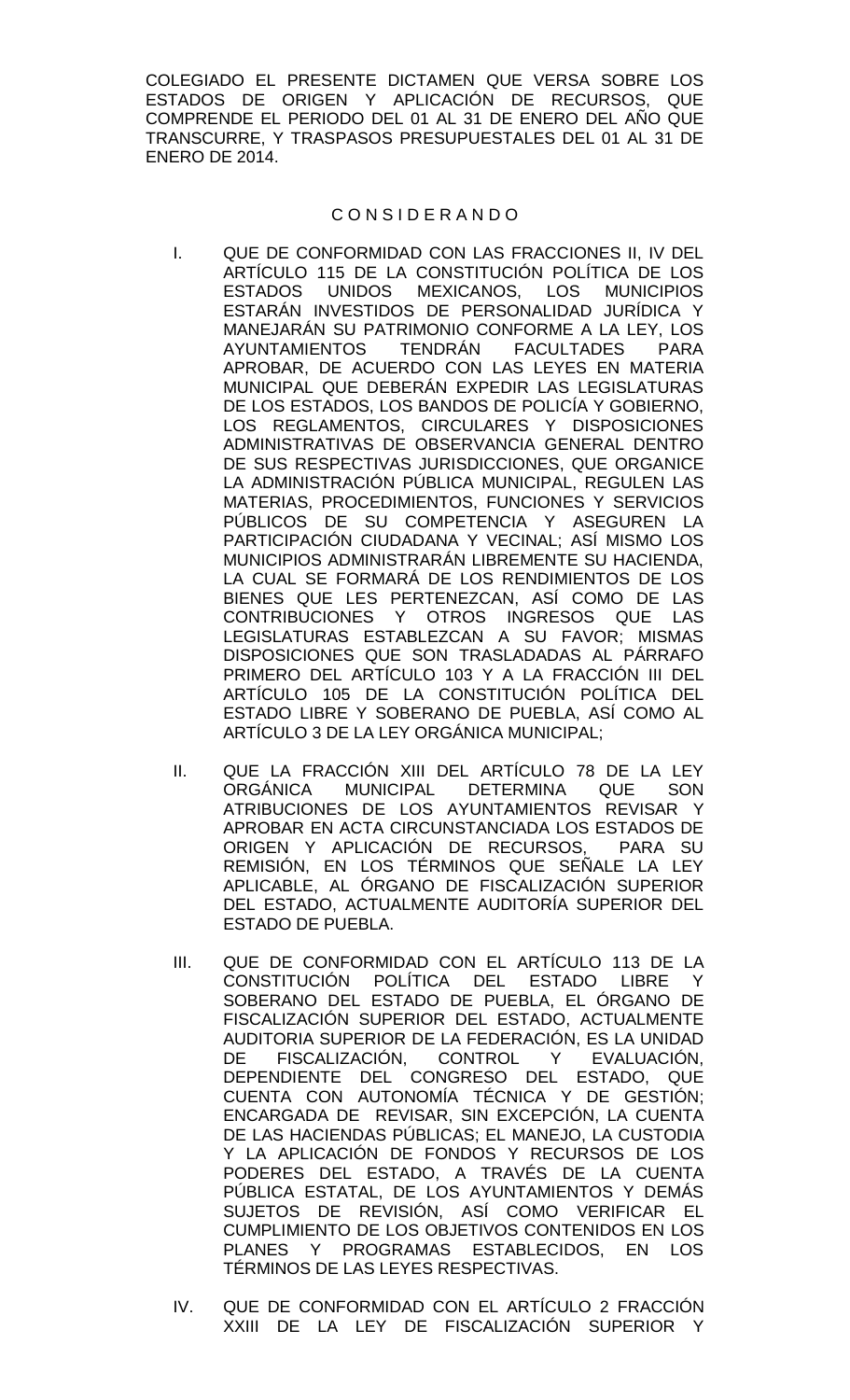RENDICIÓN DE CUENTAS PARA EL ESTADO DE PUEBLA, SE SEÑALA ENTRE OTROS A LOS AYUNTAMIENTOS COMO SUJETOS DE REVISIÓN.

V. QUE LA LEY DE FISCALIZACIÓN SUPERIOR Y RENDICIÓN DE CUENTAS PARA EL ESTADO DE PUEBLA DISPONE QUE "PARA LA REVISIÓN Y FISCALIZACIÓN SUPERIOR DE LA CUENTA PÚBLICA, EL ÓRGANO FISCALIZADOR TENDRÁ LAS ATRIBUCIONES SIGUIENTES:

REVISAR EL ESTADO DE ORIGEN Y APLICACIÓN DE RECURSOS QUE EN FORMA MENSUAL DEBERÁN ENTREGAR AL ÓRGANO FISCALIZADOR LOS SUJETOS DE REVISIÓN, ASÍ COMO LAS INSTITUCIONES PÚBLICAS Y PRIVADAS QUE ADMINISTREN RECURSOS FINANCIEROS DEL GOBIERNO DEL ESTADO O DE OTRA FUENTE DE FINANCIAMIENTO QUE AFECTE O MODIFIQUE EL PATRIMONIO PÚBLICO.

- VI. QUE DE CONFORMIDAD CON EL ARTÍCULO 37 FRACCIÓN IV INCISO A), DE LA LEY DE FISCALIZACIÓN SUPERIOR Y RENDICIÓN DE CUENTAS PARA EL ESTADO DE PUEBLA, EL ESTADO DE ORIGEN Y APLICACIÓN DE RECURSOS, DEBERÁ PRESENTARSE ANTE EL ORGANISMO FISCALIZADOR, A TRAVÉS DE QUIENES SEAN O HAYAN SIDO SUS TITULARES O REPRESENTANTES LEGALES, EN LOS TÉRMINOS Y PLAZOS QUE DISPONE DICHO ORDENAMIENTO Y DEMÁS DISPOSICIONES APLICABLES.
- VII. QUE DE LA REVISIÓN EFECTUADA AL ESTADO DE ORIGEN Y APLICACIÓN DE RECURSOS REFERIDO EN EL PROEMIO DEL PRESENTE INSTRUMENTO SE ADVIERTEN EN SU INTEGRACIÓN LOS SIGUIENTES RUBROS:

|                                     |               | ESTADO DE ORIGEN Y APLICACIÓN DE RECURSOS DEL 01 AL 31 DE ENERO DE 2014 |               |  |
|-------------------------------------|---------------|-------------------------------------------------------------------------|---------------|--|
| <b>ORIGEN DE RECURSOS</b>           |               | <b>APLICACIÓN DE RECURSOS</b>                                           |               |  |
| <b>IMPUESTOS</b>                    | 11,707,162.76 | <b>SERVICIOS PERSONALES</b>                                             | 13,694,175.65 |  |
| <b>DERECHOS</b>                     | 2,877,954.92  | <b>MATERIALES Y SUMINISTROS</b>                                         | 1,637,987.88  |  |
| <b>PRODUCTOS</b>                    | 718,732.00    | <b>SERVICIOS GENERALES</b>                                              | 1,795,351.88  |  |
| <b>APROVECHAMIENTOS</b>             | 469,990.00    | SUBSIDIOS, TRANSFERENCIAS Y AYUDAS                                      | 2,295,057.03  |  |
| <b>PARTICIPACIONES</b>              | 14,990,004.23 | BIENES MUEBLES E INMUEBLES                                              | 156,078.00    |  |
| <b>INGRESOS EXTRAORDINARIOS</b>     | 24,089,412.04 | <b>OBRA PUBLICA</b>                                                     | 2,522,202.60  |  |
| FONDO PARA LA INVERSION PUBLICA     | 321.471.08    | DEUDA PUBLICA PASIVO CIRCULANTE Y OTROS                                 | 139,853.54    |  |
| <b>ITOTAL DE ORIGEN DE RECURSOS</b> | 55,174,727.03 | TOTAL DE APLICACIÓN DE RECURSOS                                         | 22,240,706.58 |  |
|                                     |               | REMANENTE DEL EJERCICIO                                                 | 32,934,020.45 |  |
|                                     |               | <b>SUMAS IGUALES</b>                                                    | 55,174,727.03 |  |

QUE UNA VEZ EFECTUADA LA REVISIÓN ÚNICAMENTE DE LA CIFRAS FINALES QUE INTEGRAN EL ESTADO DE ORIGEN Y APLICACIÓN DE RECURSOS, LA COMISIÓN EMITE LA APROBACIÓN DE LAS MISMAS EN EL ENTENDIDO DE QUE ES LA TESORERÍA MUNICIPAL QUIEN REVISA EL DETALLE DE DICHAS CIFRAS Y MUESTRA EL ORIGEN DE LOS RECURSOS, EL DESTINO Y APLICACIÓN DE GASTOS TOTALES DE QUE DISPUSO EL AYUNTAMIENTO POR EL PERIODO COMPRENDIDO DEL 01 AL 31 DE ENERO DEL AÑO 2014, RESERVÁNDOSE LA COMISIÓN EL DETALLE EN CASO DE CREERLO NECESARIO A TRAVÉS DE LOS MECANISMOS DE CONTROL IMPLEMENTADOS POR EL AYUNTAMIENTO Y EN LAS REVISIONES QUE POR LEY HACE LA AUDITORIA SUPERIOR DEL ESTADO.

VIII. QUE EFECTUADA LA REVISIÓN A LOS TRASPASOS CORRESPONDIENTE AL PERIODO COMPRENDIDO DEL 01 AL 31 DE ENERO DEL MISMO AÑO, SE APERCIBE EL RESULTADO FINANCIERO OBTENIDO QUE ES EL SIGUIENTE: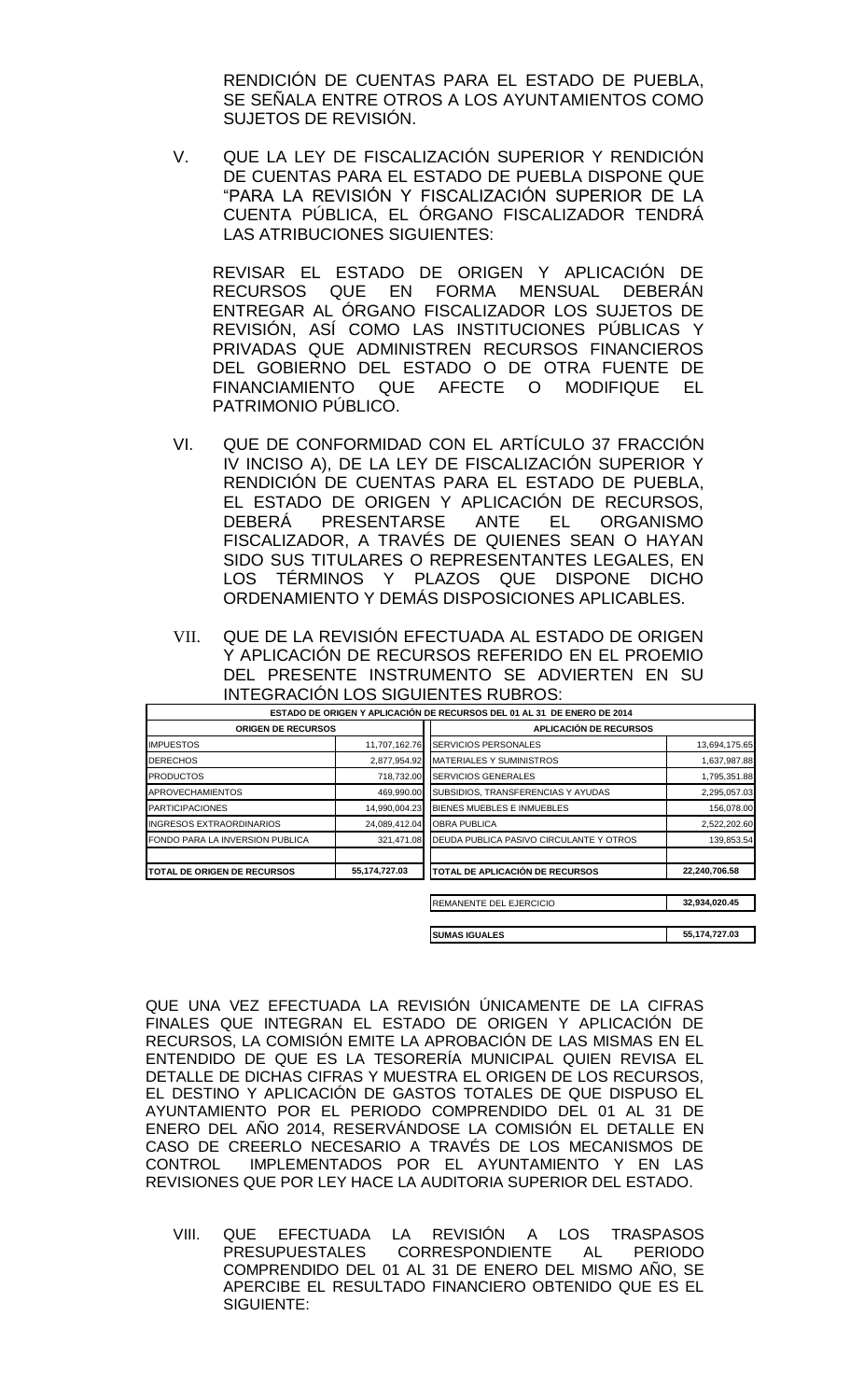| Número        | Nombre                                   | <b>Trasp. Recibidos</b> | <b>Trasp. Otorgados</b> |
|---------------|------------------------------------------|-------------------------|-------------------------|
| 100011001101  | REGIDORES Y SÍNDICO                      | 416,503.30              | 416,503.30              |
| 100011001104  | SUELDOS AL PERSONAL DE CONFIANZA         | 3,824,128.70            | 4,019,972.68            |
| 100011001106  | SUELDOS AL PERSONAL DE BASE              | 1,278,536.00            | 1,184,774.00            |
| 100012001202  | SALARIOS AL PERSONAL EVENTUAL            | 618,894.00              | 543,012.72              |
| 100013001305  | PRIMAS DE VACACIONES Y DOMINICAL         | 586,655.11              | 546,177.30              |
| 100013001306  | <b>AGUINALDO</b>                         | 0.00                    | 193,340.71              |
| 100013001308  | COMPENSACIONES POR SERVICIOS EVENTUALES  | 30,000.00               | 30,000.00               |
| 100013001317  | LIQ. POR INDEM. Y POR SUELDOS Y SAL. CAI | 150,556.65              | 110,812.80              |
| 100013001350  | COMPENSACIONES EXTRAORDINARIAS           | 407,893.33              | 296,197.61              |
| 100015001507  | <b>OTRAS PRESTACIONES</b>                | 251,647.00              | 232,816.97              |
| 100015001550  | PENSIONES Y JUBILACIONES                 | 207,169.00              | 198,375.00              |
| 200021002101  | MATERIALES Y ÚTILES DE OFICINA           | 0.00                    | 1,211.67                |
| 200021002105  | MATERIALES Y ÚTILES DE IMPRESIÓN Y REPRO | 30,468.33               | 123.90                  |
| 200021002106  | MAT. Y ÚT. PARA EL PROC. EN EQ. Y B. INF | 0.00                    | 28,348.30               |
| 200022002201  | ALIMENTACIÓN DE PERSONAS                 | 0.00                    | 249.92                  |
| 200022002203  | UTENSILIOS PARA EL SERVICIO DE ALIMENTAC | 249.92                  | 0.00                    |
| 200023002302  | REFACCIONES, ACCESORIOS Y HERRAMIENTAS   | 95,822.14               | 16,682.74               |
|               |                                          |                         | 0.00                    |
| 200025002503  | MEDICINAS Y PRODUCTOS FARMACEUTICOS      | 15,343.20               |                         |
| 200025002504  | MATERIALES, ACC. Y SUMINISTROS MÉDICOS   | 0.00                    | 14,644.70               |
| 200026002601  | <b>COMBUSTIBLES</b>                      | 899,884.77              | 994,885.14              |
| 200026002602  | <b>LUBRICANTES Y ADITIVOS</b>            | 0.00                    | 821.77                  |
| 300031003101  | SERVICIO POSTAL                          | 4,073.30                | 252.27                  |
| 300031003104  | SERVICIO DE ENERGÍA ELÉCTRICA            | 5,800.00                | 69,919.84               |
| 300032003201  | ARRENDAMIENTO DE EDIFICIOS Y LOCALES     | 0.00                    | 3,821.03                |
| 300032003202  | ARRENDAMIENTO DE TERRENOS                | 0.00                    | 46,000.00               |
| 300032003206  | ARRENDAMIENTOS ESPECIALES                | 70,577.19               | 63,877.39               |
| 300033003301  | ASESORÍAS                                | 55,427.64               | 146,743.13              |
| 300033003302  | SERVICIOS DE INFORMÁTICA                 | 273.20                  | 68.30                   |
| 300034003403  | SERVICIOS BANCARIOS Y FINANCIEROS        | 75,071.39               | 936.37                  |
| 300034003407  | OTROS IMPUESTOS Y DERECHOS               | 19,569.27               | 66,211.04               |
| 300035003501  | MANT. Y CONSERVACIÓN DE MOB. Y EQUIPO    | 1,442.89                | 0.00                    |
| 300035003503  | MANT. Y CONSERV. DE MAQUINARIA Y EQUIPO  | 400.00                  | 0.00                    |
| 300035003504  | MANTENIMIENTO Y CONSERVACIÓN DE INM.     | 406.00                  | 20,491.98               |
| 300035003506  | DE EQUIPO Y APARATOS DE COMUNICACIÓN     | 0.00                    | 200.00                  |
| 300035003507  | SERV. DE LAVAN., LIMP., HIGIENE Y FUM.   | 13,299.98               | 0.00                    |
| 300035003510  | DE EQUIPO DE TRANSPORTE                  | 275,074.60              | 133,941.30              |
| 300036003601  | GASTOS DE PROPAGANDA E IMAGEN INST.      | 0.00                    | 70,000.00               |
| 300036003602  | <b>IMPRESIONES OFICIALES</b>             | 0.00                    | 633.00                  |
| 300037003701  | PASAJES NACIONALES                       | 2,577.00                | 0.00                    |
| 300037003702  | <b>VIÁTICOS NACIONALES</b>               | 983.00                  | 18,193.99               |
| 300038003801  | <b>GASTOS DE CEREMONIAL</b>              | 8,439.24                | 0.00                    |
| 300038003802  | <b>GASTOS DE ORDEN SOCIAL</b>            | 0.00                    | 73,653.54               |
| 400041004105  | AYUDAS CULTURALES Y SOCIALES             | 55,761.00               | 336,643.13              |
| 400041004151  | A LA SALUD PÚBLICA                       | 68.30                   | 0.00                    |
| 400042004201  | AYUDAS CULTURALES Y SOCIALES             | 38,040.58               | 0.00                    |
| 400042004202  | A INSTITUCIONES DE EDUCACIÓN             | 5,650.00                | 0.00                    |
| 400042004203  | A LA SALUD PÚBLICA                       | 85,516.40               | 0.00                    |
| 400042004205  | AL CERESO                                | 416,095.00              | 416,095.00              |
| 400043004301  | A JUNTAS AUXILIARES                      | 440,271.35              | 440,271.35              |
| 400043004302  | A RANCHERÍAS                             | 72,764.95               | 27,912.98               |
| 500052005207  | MAQUINARIA Y EQUIPO DIVERSO              | 156,078.00              | 0.00                    |
| 600061006104  | URBANIZACIÓN                             | 0.00                    | 20.88                   |
| 600061006148  | OTRAS DEDUCCIONES                        | 7,572.48                | 0.00                    |
| 900099009903  | DEV. DE ING. PERC. INDEB. EN EJ. FIS. AN | 139,853.54              | 0.00                    |
|               |                                          |                         |                         |
| <b>TOTAL:</b> |                                          | 10,764,837.75           | 10,764,837.75           |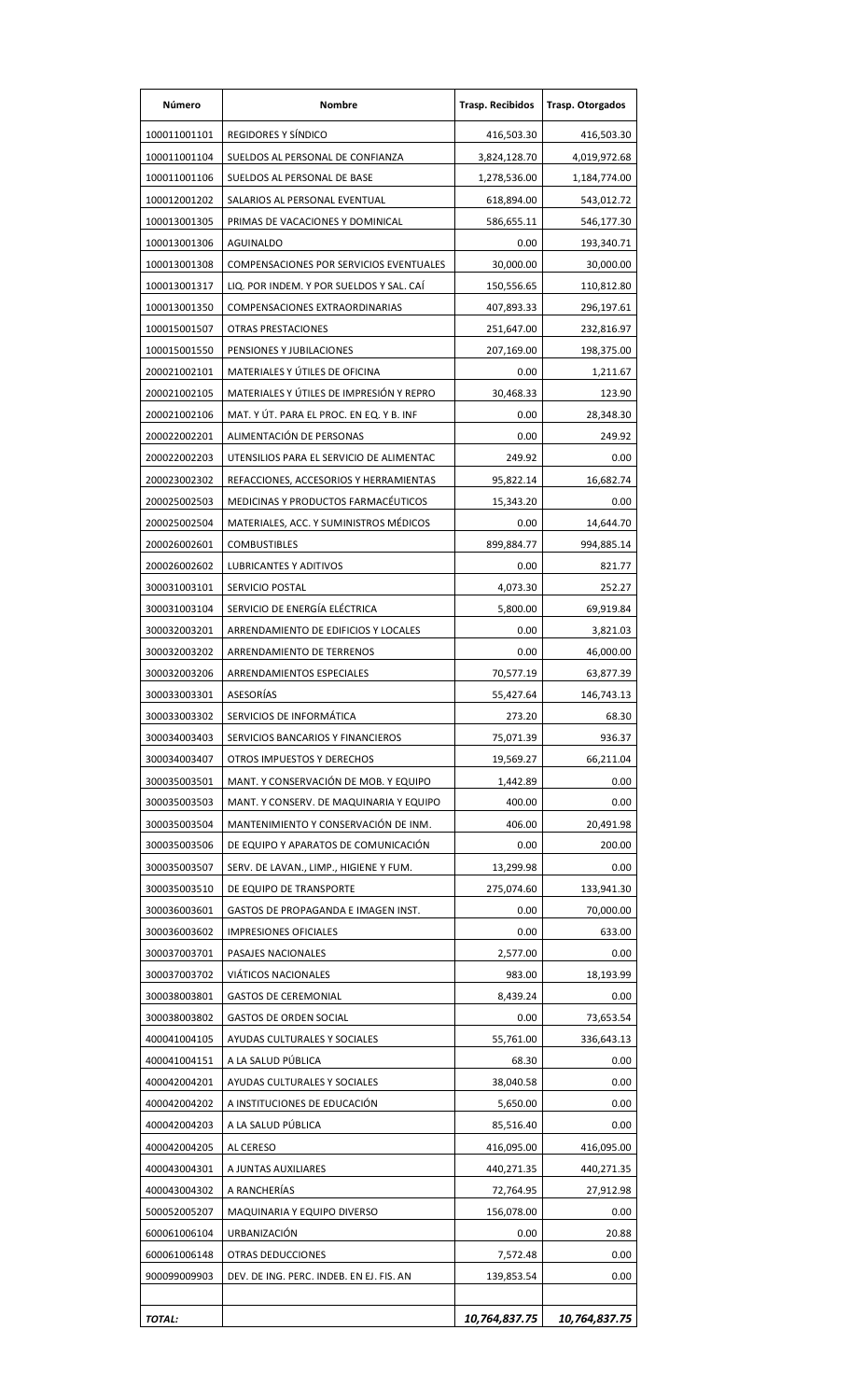- IX. QUE UNA VEZ EFECTUADA LA REVISIÓN DEL ESTADO DE ORIGEN Y APLICACIÓN DE RECURSOS, LA COMISIÓN EMITE LA APROBACIÓN DEL MISMO POR EL EJERCICIO DEL MANEJO DE RECURSOS QUE REALIZÓ LA TESORERÍA MUNICIPAL EN LOS LAPSOS CONSIGNADOS, DEL CUAL SE ANEXA UN TANTO DEL MISMO PARA QUE CONSTE EL APÉNDICE CORRESPONDIENTE.
- X. QUE UNA VEZ EFECTUADA LA REVISIÓN AL REPORTE DE TRASPASOS PRESUPUESTALES, POR EL PERIODO COMPRENDIDO DEL 01 AL 31 DE ENERO DE 2014, POR LO TANTO Y EN TALES CIRCUNSTANCIAS ESTA COMISIÓN EMITE EL SIGUIENTE:

## **D I C T A M E N**

**PRIMERO.-** QUE SE APRUEBE EL ESTADO DE ORIGEN Y APLICACIÓN DE RECURSOS QUE COMPRENDE EL EJERCICIO DE LOS RECURSOS PÚBLICOS POR EL LAPSO COMPRENDIDO DEL 01 AL 31 DE ENERO DEL AÑO 2014, MANIFESTANDO CON ELLO QUE DICHO ESTADO FINANCIERO MUESTRA UNA FORMA RAZONABLE DE LA ADMINISTRACIÓN DEL ERARIO PÚBLICO EJERCIDO.

**SEGUNDO.-** SE APRUEBEN CADA UNO DE LOS TRASPASOS PRESUPUESTALES, POR EL PERIODO COMPRENDIDO DEL 01 AL 31 DE ENERO DE 2014.

**TERCERO.-** SE REMITA UNA COPIA A LA AUDITORIA SUPERIOR DEL ESTADO DE PUEBLA.- ATENTAMENTE.- TEHUACAN, PUEBLA A 13 DE FEBRERO DE 2014.- COMISION DE PATRIMONIO Y HACIENDA PÚBLICA MUNICIPAL.- GABRIELA BRINGAS DELGADO.- PRESIDENTA.- GRETA GARCIA SALAZAR.- MIEMBRO.- HUGO BOLAÑOS CABRERA.- MIEMBRO.- FIRMAS ILEGIBLES".

SENOR PRESIDENTE MUNICIPAL, REGIDORES Y SINDICO MUNICIPAL, EN VOTACIÓN SE LES CONSULTA SI SE APRUEBA LA PROPUESTA PRESENTADA EN CUESTIÓN, LOS QUE ESTÉN POR LA AFIRMATIVA SÍRVANSE MANIFESTARLO LEVANTANDO LA MANO.

HABIÉNDOSE ANALIZADO AMPLIAMENTE EL CONTENIDO DEL DICTAMEN DE REFERENCIA, POR MAYORÍA CON 11 VOTOS A FAVOR Y DOS ABSTENCIONES POR PARTE DE LOS REGIDORES ALMA ROSA GARCÍA VEGA E ISAAC AGUILAR SÁNCHEZ, INTEGRANTES DEL HONORABLE CABILDO, SE DETERMINA EL SIGUIENTE:

## **A C U E R D O**

**PRIMERO.-** SE APRUEBA EL ESTADO DE ORIGEN Y APLICACIÓN DE RECURSOS QUE COMPRENDE EL EJERCICIO DE LOS RECURSOS PÚBLICOS POR EL LAPSO COMPRENDIDO DEL 01 AL 31 DE ENERO DEL AÑO 2014, MANIFESTANDO CON ELLO QUE DICHO ESTADO FINANCIERO MUESTRA UNA FORMA RAZONABLE DE LA ADMINISTRACIÓN DEL ERARIO PÚBLICO EJERCIDO, MISMO QUE ARROJA LO SIGUIENTE: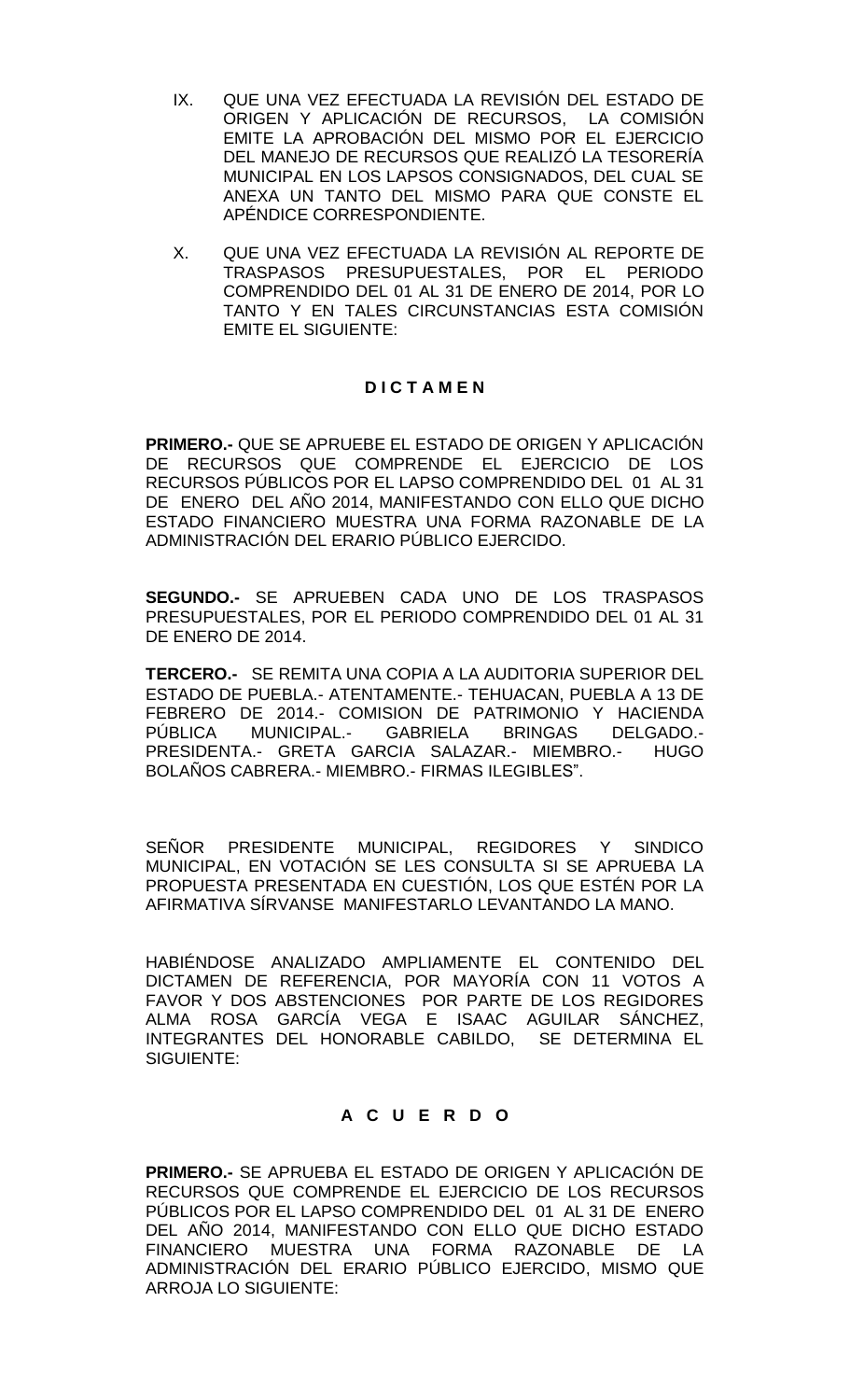|                                     |               | ESTADO DE ORIGEN Y APLICACIÓN DE RECURSOS DEL 01 AL 31 DE ENERO DE 2014 |               |
|-------------------------------------|---------------|-------------------------------------------------------------------------|---------------|
| <b>ORIGEN DE RECURSOS</b>           |               | <b>APLICACIÓN DE RECURSOS</b>                                           |               |
| <b>IMPUESTOS</b>                    | 11,707,162.76 | <b>SERVICIOS PERSONALES</b>                                             | 13,694,175.65 |
| <b>DERECHOS</b>                     | 2,877,954.92  | <b>MATERIALES Y SUMINISTROS</b>                                         | 1,637,987.88  |
| <b>PRODUCTOS</b>                    | 718,732.00    | <b>SERVICIOS GENERALES</b>                                              | 1,795,351.88  |
| <b>APROVECHAMIENTOS</b>             | 469,990.00    | SUBSIDIOS, TRANSFERENCIAS Y AYUDAS                                      | 2,295,057.03  |
| <b>PARTICIPACIONES</b>              | 14,990,004.23 | BIENES MUEBLES E INMUEBLES                                              | 156,078.00    |
| <b>INGRESOS EXTRAORDINARIOS</b>     | 24,089,412.04 | <b>OBRA PUBLICA</b>                                                     | 2,522,202.60  |
| FONDO PARA LA INVERSION PUBLICA     | 321,471.08    | DEUDA PUBLICA PASIVO CIRCULANTE Y OTROS                                 | 139,853.54    |
| <b>ITOTAL DE ORIGEN DE RECURSOS</b> | 55,174,727.03 | <b>TOTAL DE APLICACIÓN DE RECURSOS</b>                                  | 22,240,706.58 |
|                                     |               | REMANENTE DEL EJERCICIO                                                 | 32,934,020.45 |
|                                     |               | <b>ISUMAS IGUALES</b>                                                   | 55,174,727.03 |

**SEGUNDO.-** SE APRUEBAN CADA UNO DE LOS TRASPASOS PRESUPUESTALES, POR EL PERIODO COMPRENDIDO DEL 01 AL 31 DE ENERO DE 2014, SE APERCIBE EL RESULTADO FINANCIERO OBTENIDO QUE ES EL SIGUIENTE:

| Número       | Nombre                                   | <b>Trasp. Recibidos</b> | <b>Trasp. Otorgados</b> |
|--------------|------------------------------------------|-------------------------|-------------------------|
| 100011001101 | REGIDORES Y SÍNDICO                      | 416,503.30              | 416,503.30              |
| 100011001104 | SUELDOS AL PERSONAL DE CONFIANZA         | 3,824,128.70            | 4,019,972.68            |
| 100011001106 | SUELDOS AL PERSONAL DE BASE              | 1,278,536.00            | 1,184,774.00            |
| 100012001202 | SALARIOS AL PERSONAL EVENTUAL            | 618,894.00              | 543,012.72              |
| 100013001305 | PRIMAS DE VACACIONES Y DOMINICAL         | 586,655.11              | 546,177.30              |
| 100013001306 | AGUINALDO                                | 0.00                    | 193,340.71              |
| 100013001308 | COMPENSACIONES POR SERVICIOS EVENTUALES  | 30,000.00               | 30,000.00               |
| 100013001317 | LIQ. POR INDEM. Y POR SUELDOS Y SAL. CAI | 150,556.65              | 110,812.80              |
| 100013001350 | COMPENSACIONES EXTRAORDINARIAS           | 407,893.33              | 296,197.61              |
| 100015001507 | <b>OTRAS PRESTACIONES</b>                | 251,647.00              | 232,816.97              |
| 100015001550 | PENSIONES Y JUBILACIONES                 | 207,169.00              | 198,375.00              |
| 200021002101 | MATERIALES Y ÚTILES DE OFICINA           | 0.00                    | 1,211.67                |
| 200021002105 | MATERIALES Y ÚTILES DE IMPRESIÓN Y REPRO | 30,468.33               | 123.90                  |
| 200021002106 | MAT. Y UT. PARA EL PROC. EN EQ. Y B. INF | 0.00                    | 28,348.30               |
| 200022002201 | ALIMENTACIÓN DE PERSONAS                 | 0.00                    | 249.92                  |
| 200022002203 | UTENSILIOS PARA EL SERVICIO DE ALIMENTAC | 249.92                  | 0.00                    |
| 200023002302 | REFACCIONES, ACCESORIOS Y HERRAMIENTAS   | 95,822.14               | 16,682.74               |
| 200025002503 | MEDICINAS Y PRODUCTOS FARMACÉUTICOS      | 15,343.20               | 0.00                    |
| 200025002504 | MATERIALES, ACC. Y SUMINISTROS MÉDICOS   | 0.00                    | 14,644.70               |
| 200026002601 | <b>COMBUSTIBLES</b>                      | 899,884.77              | 994,885.14              |
| 200026002602 | LUBRICANTES Y ADITIVOS                   | 0.00                    | 821.77                  |
| 300031003101 | SERVICIO POSTAL                          | 4,073.30                | 252.27                  |
| 300031003104 | SERVICIO DE ENERGÍA ELÉCTRICA            | 5,800.00                | 69,919.84               |
| 300032003201 | ARRENDAMIENTO DE EDIFICIOS Y LOCALES     | 0.00                    | 3,821.03                |
| 300032003202 | ARRENDAMIENTO DE TERRENOS                | 0.00                    | 46,000.00               |
| 300032003206 | ARRENDAMIENTOS ESPECIALES                | 70,577.19               | 63,877.39               |
| 300033003301 | ASESORÍAS                                | 55,427.64               | 146,743.13              |
| 300033003302 | SERVICIOS DE INFORMÁTICA                 | 273.20                  | 68.30                   |
| 300034003403 | SERVICIOS BANCARIOS Y FINANCIEROS        | 75,071.39               | 936.37                  |
| 300034003407 | OTROS IMPUESTOS Y DERECHOS               | 19,569.27               | 66,211.04               |
| 300035003501 | MANT. Y CONSERVACIÓN DE MOB. Y EQUIPO    | 1,442.89                | 0.00                    |
| 300035003503 | MANT. Y CONSERV. DE MAQUINARIA Y EQUIPO  | 400.00                  | 0.00                    |